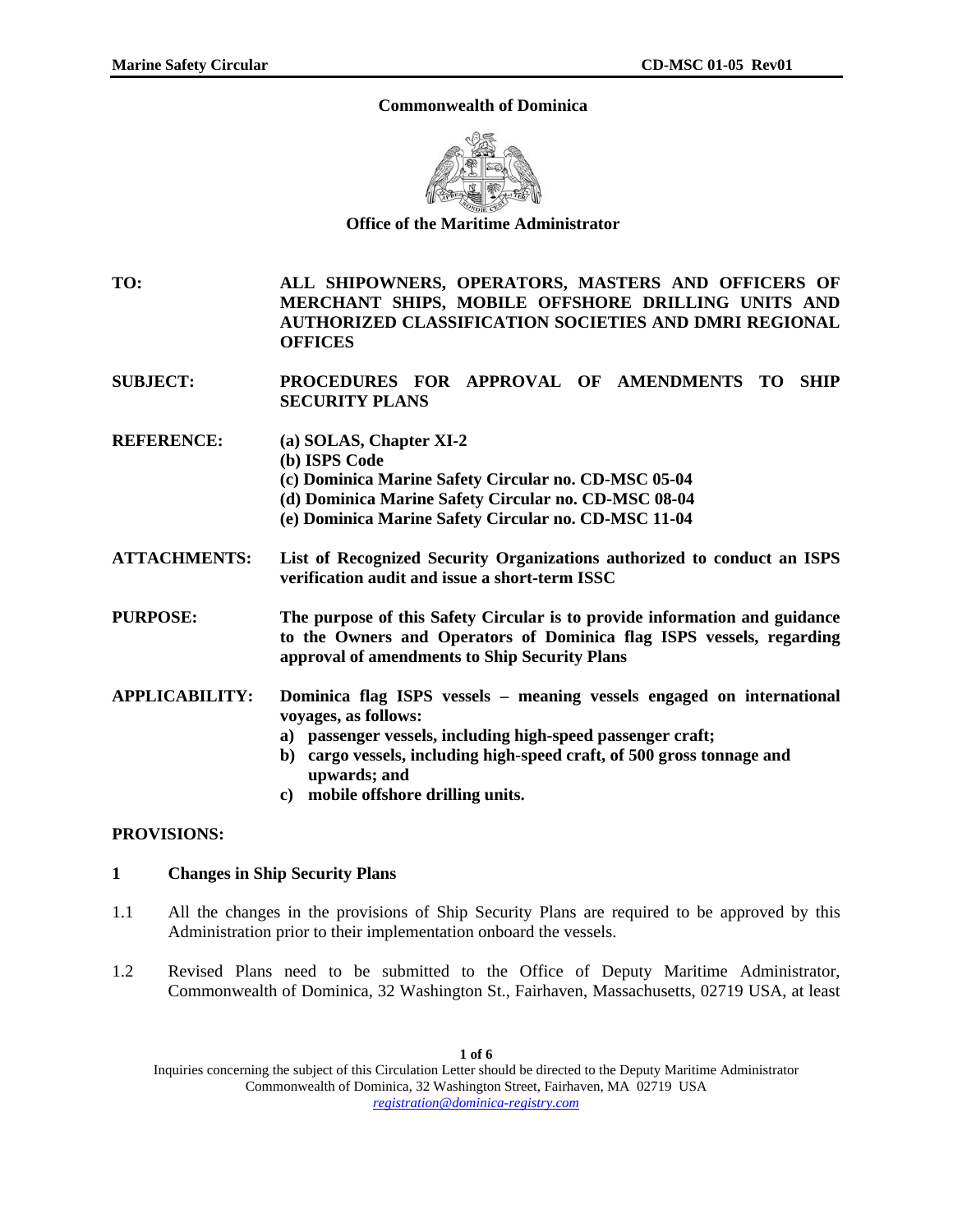in electronic form, together with the Ship Security Assessments they are based on, if also amended.

# **2 Approval of the amendments**

2.1 Approval of the amendments to the Ship Security Plan is granted in the form of a letter with the attached stamped and signed Revision / Amendment Record and/or the cover pages of the Plan / Assessment.

# **3 Re-issuance of the Certificate**

- 3.1 The International Ship Security Certificate needs to be re-issued for the vessel, if the amendments to the Plan included any of the following:
	- .1 change of vessel's name
	- .2 change of gross tonnage
	- .3 change of vessel's type / purpose
	- .4 change of Operating Company.
- 3.2 Upon the approval of the amendments to the Ship Security Plan, where any of the changes referred to in section 3.1 above, points 1 through 3, were made, vessel's International Ship Security Certificate is replaced with one reflecting the respective changes, valid for the period of time the Certificate being replaced was valid for.
- 3.3.1 Where the amendments to the Ship Security Plan include the change of Operating Company, the Certificate held by the vessel is replaced immediately upon receipt of amendment approval request, with the Interim International Ship Security Certificate valid for two months.
- 3.3.2 Upon approval of the amendments to the Ship Security Plan, referred to in section 3.3.1 above, a full-term International Ship Security Certificate is issued for the vessel in accordance with Dominica Marine Safety Circulars nos. CD-MSC 05-04 and CD-MSC 11-04, unless the audit, referred to in section 4.1, is required.
- 3.3.3 When an audit, referred to in section 4.1, is required for the new Operating Company, a full-term International Ship Security Certificate is issued upon receipt of satisfactory report of that audit.

# **4 Additional audit**

- 4.1 It is in the Administration's descretion to decide whether an additional audit should be required upon approval of the amendments to the Ship Security Plan to verify implementation thereof onboard the vessel and/or in the Company.
- 4.2 An audit, referred to in section 4.1, shall be required especially, when the approved amendments included the following:
	- .1 changes in restriction areas designation;<br>.2 introduction of new and/or changes in the
	- introduction of new and/or changes in the existing security measures;

**2 of 6** 

Inquiries concerning the subject of this Circulation Letter should be directed to the Deputy Maritime Administrator Commonwealth of Dominica, 32 Washington Street, Fairhaven, MA 02719 USA *registration@dominica-registry.com*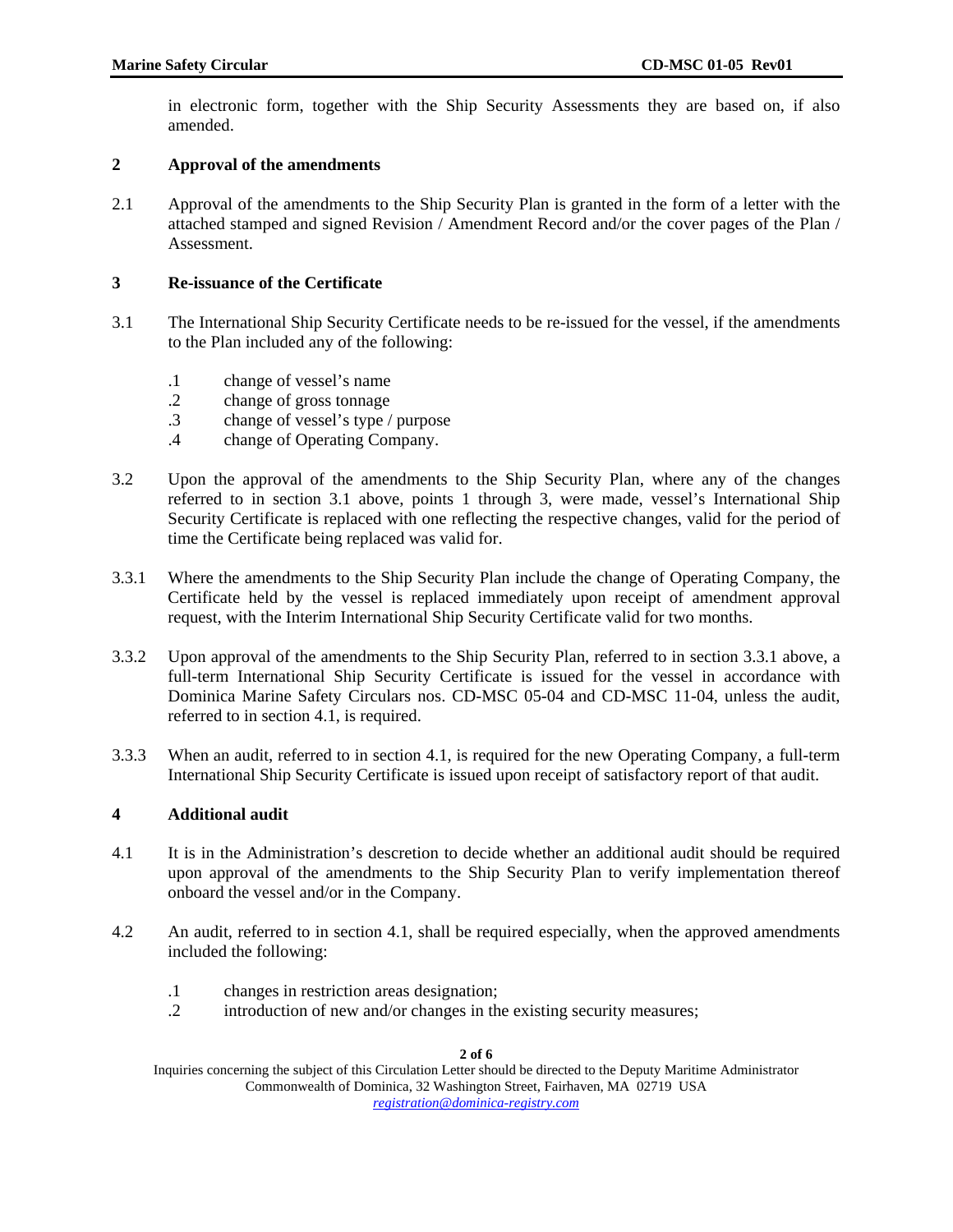- .3 changes in procedures for interfacing with port facilities and/or other vessels;
- .4 introduction of new and/or changes in the existing security systems and equipment (including the communication systems and equipment).
- 4.3 An audit, referred to in section 4.1, may be conducted by this Administration's flag State inspectors or by one of the Recogized Security Organizations, the list whereof is provided in the Attachment to this Circular.

# **5 Fees**

- 5.1 The following fees, payable upfront, are applicable for the services of the Office of the Deputy Maritime Administrator:
	- .1 50.00 USD for review and approval of each amended section of the Ship Security Plan, but no more than 500.00 USD, or
	- .2 50.00 USD for review and approval of the following amendments to the Ship Security Plan:
		- .1 change of vessel's name and/or particulars
		- .2 change of Company and/or Company Security Officer
		- .3 change of Owner;

regardless of number of sections affected; and

- .3 150.00 USD for review and approvement of Ship Security Assessment;
- .4 150.00 USD for issuance of the Approval letter;<br>.5 150.00 USD for issuance of each new ISSC, if no
- .5 150.00 USD for issuance of each new ISSC, if necessary.
- 5.2 Fees and charges by class societies for their verification surveys on behalf of the Office of the Deputy Maritime Administrator are set by the class societies.

- end -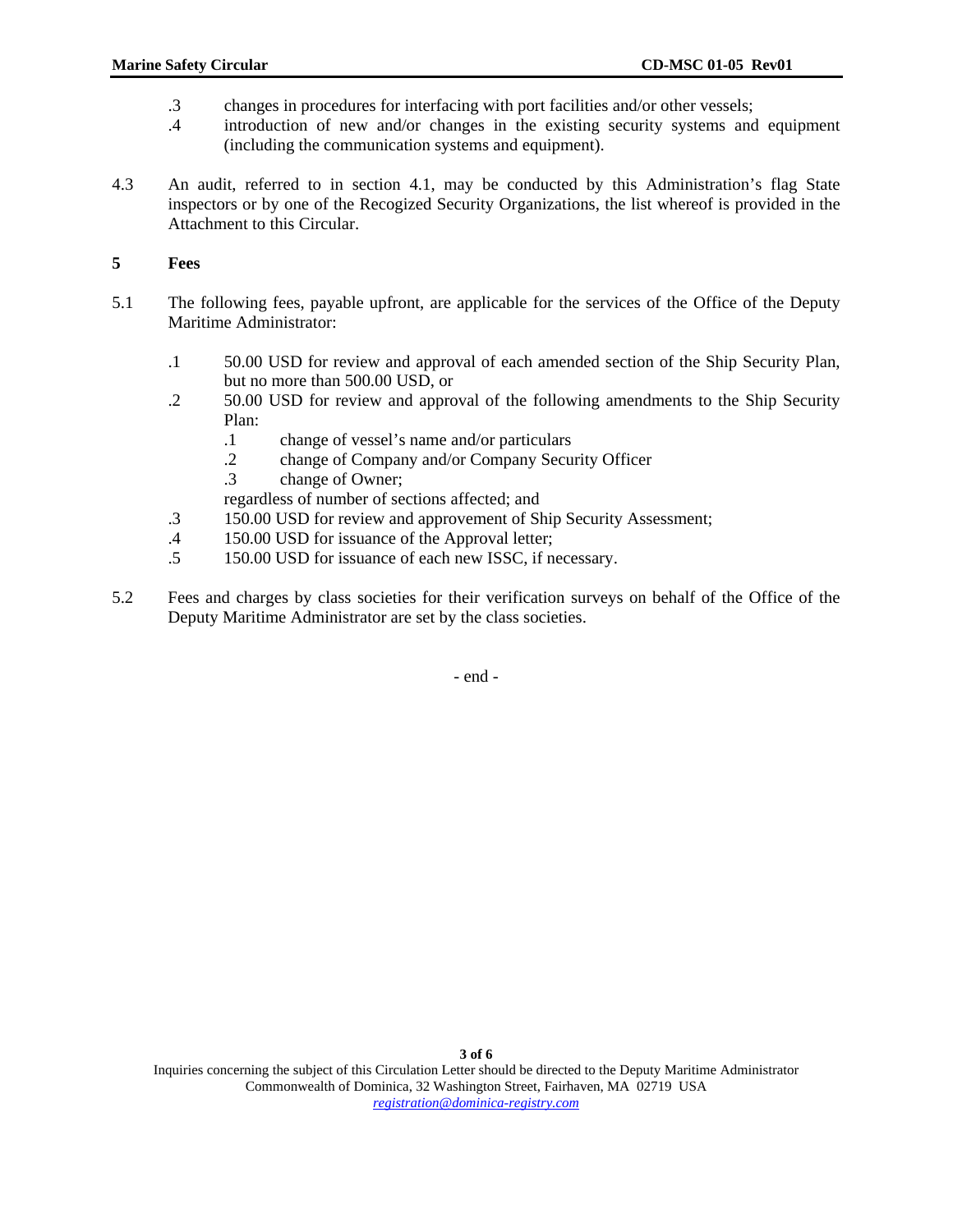# **List of organizations authorized and capable of conducting an additional verification as per ISPS Code**

# **1. Class Societies**

### **American Bureau of Shipping**

ABS Plaza 16855 Northchase Drive Houston, TX 77060 USA Tel.: 1 281 877 6010 Fax: 1 281 877 6011 e-mail: [abs-worldhq@eagle.org](mailto:abs-worldhq@eagle.org)

#### **Cyprus Bureau of Shipping**

Corner Sp. Araouzou & Koumantaris St. Tonia Court Two, 2<sup>nd</sup> Floor P.O. Box 50214 Limassol CY-3602, Cyprus Tel.: +357 25 343 321 Fax: +357 25 356 432 e-mail: [cbs@cbs.com.cy](mailto:cbs@cbs.com.cy)

### **Germanischer Lloyd**

Vorsetzen 35 20 459 Hamburg, Germany Tel.: +49 40 361 490 Fax: +49 40 361 49 200 e-mail: [headoffice@germanlloyd.org](mailto:headoffice@germanlloyd.org)

#### **International Naval Surveys Bureau**

8 Kantharou & Sahtouri St. Piraeus 185 37 Greece Tel.: +30 210 418 4172 Fax: +30 210 418 4282 e-mail: [insb@hol.gr](mailto:yskwon@krs.co.kr)

#### **Lloyd's Register**

71 Fenchurch St., London EC3M 4BS, UK Tel.: +44 20 7209 9166 Fax: +44 20 7488 4796 e-mail: [lloydsreg@lr.org](mailto:lloydsreg@lr.org)

### **Polski Rejestr Statkow**

Al. Gen. Jozefa Hallera 126 80-416 Gdansk, Poland Tel.: 48 58 346 1700 Fax: +48 58 346 0392 e-mail: [mailbox@prs.pl](mailto:mailbox@prs.pl)

### **Bureau Veritas**

17 bis, Place des Relets La Defense 2 92400 Courbevoie, France Tel.: +33 1 42 91 52 89 Fax: +33 1 42 91 52 94 e-mail: [veristarinfo@bureauveritas.com](mailto:veristarinfo@bureauveritas.com)

#### **Det Norske Veritas**

Veritasveien 1 13 22 Høvik Oslo, Norway Tel.: +47 67 57 9900 Fax: +47 67 57 9911 e-mail: [DNV.Corporate@dnv.com](mailto:DNV.Corporate@dnv.com)

### **Indian Register of Shipping**

52 A, Adi Shankaracharya Marg Opp. Powai Lake Powai, Mumbai 400 072, India Tel.: +91 22 2570 3627 Fax: +91 22 2570 3611 e-mail: [irsho@bom3.vsnl.net.in](mailto:irsho@bom3.vsnl.net.in)

### **Korean Register of Shipping**

54 Sinseongro, 23-7 Jang-dong Yuseong-gu Daejeon Republic of Korea Tel.: +82 42 869 9330 Fax: +82 42 862 6015 e-mail: [yskwon@krs.co.kr](mailto:yskwon@krs.co.kr)

### **Nippon Kaiji Kyokai**

4-7 Kioi-cho, Chiyoda-ku Tokyo 102-8567, Japan Tel.: +81 3 5226 2038 Fax: +81 3 5226 2039 e-mail: [xad@classnk.or.jp](mailto:xad@classnk.or.jp)

### **Russian Maritime Register of Shipping**

8, Dvortsovaya Nab. 191186, St. Petersburg, Russia Tel.: +7 812 314 07 43 Fax: +7 812 314 10 87 e-mail: [pobox@rs-head.spb.ru](mailto:pobox@rs-head.spb.ru)

**4 of 6** 

Inquiries concerning the subject of this Circulation Letter should be directed to the Deputy Maritime Administrator Commonwealth of Dominica, 32 Washington Street, Fairhaven, MA 02719 USA *registration@dominica-registry.com*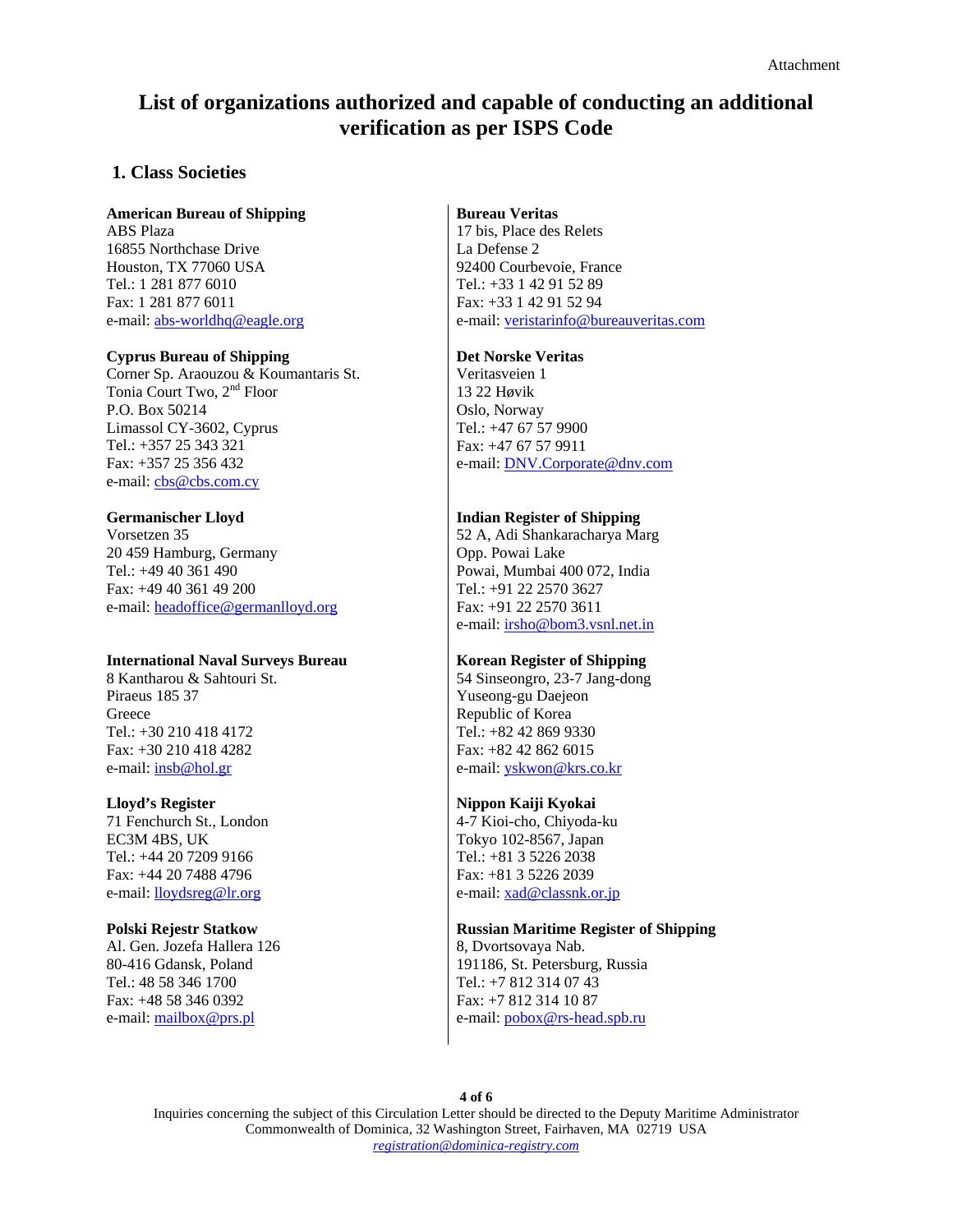# **2. DMRI Regional Offices**

#### **DMRI Chile**

Berta And Marcelo Carillo Merced 838-A Office 117 Santiago, Chile Tel.: +562-688-1587 Fax: +562-673-2207 [dominica@flagstate.com](mailto:dominica@flagstate.com) [www.flagstate.com](http://www.flagstate.com/)

#### **DMRI China**

Sinopan Maritime Consulting Services Co Ltd. 16 Zhuqing Street, Zhong Shan District Dalian, China 116001 Telephone: 86-411-82896151 Fax: 86-411-82896151 [captainzhang66@yahoo.com.cn](mailto:captainzhang66@yahoo.com.cn)

#### **DMRI Cyprus**

Chr. Sozou and Chr. Hadjipavlou MANSOC Shipping Hawaii Royal Gardens P.O. Box 57021, P.C. 331 Limassol, Cyprus Tel.: +357-5-748-878 Fax: +357-5-748-976 [mansoc@mansoc.com.cy](mailto:mansoc@mansoc.com.cy)

### **DMRI Dubai**

Sunilkumar ISB Dubai 69 Al Riqqa Street P.O.Box 14751 Dubai United Arab Emirates Tel.: +971-4-269-4878 Fax: +971-4-269-4397 [isbuae@emirates.net.ae](mailto:isbuae@emirates.net.ae)

#### **DMRI Greece**

Director: Konstantinos Chryssoulis 2a, Perikleous Street Vouliagmeni Athens, Greece 16671 Tel.: +30-210-896-2118 Fax: +30-210-896-2152 [ceo@dominica-registry-greece.com](mailto:ceo@dominica-registry-greece.com)

#### **DMRI Hong Kong**

Mr. Rob Grool Wallem Group, Ltd. 12/F Warwick House East TaiKoo Place 979 King's Road Quarry Bay, Hing Kong Tel.: +852-2876-8888 [rg@wallem.com](mailto:rg@wallem.com)

### **DMRI Netherlands**

Mr. C.W.D. Bom Essenlaan 41 3062 NK Rotterdam The Netherlands Tel.: +31-10-213-6171 Fax: +31-65-375-0157 [cwdbom@hetnet.nl](mailto:cwdbom@hetnet.nl)

#### **DMRI New Zealand/Australia**

Michael G. Kay 631 Remuera Road Remuera, Auckland 1005 New Zealand TEL:(+ 64) 9 520 3153 FAX:(+ 64) 9 520 3152 [mikekay@michaelkay.co.nz](mailto:mikekay@michaelkay.co.nz)

#### **DMRI Pakistan/Persian Gulf**

Kaiser ASGHAR 9c, Mezzanine Floor, 27th Street Tauheed Commercial Area DHA Phase V, Karachi Tel.: +21-537-5415 Fax: +21-583-7174 [kaiser-a@cyber.net.pk](mailto:kaiser-a@cyber.net.pk)

### **DMRI Philippines**

Mr. Lee Del Pan R.J. Del Pan & Co., Inc. 501 Don Alfonso Condominium U.N. Avenue Corner Guerrero St. Ermita, Manila, Philippines Tel.: +632-522-0066 Fax: +632-521-0367 [lee@rjdelpan.com.ph](mailto:lee@rjdelpan.com.ph) [mtss@starhub.net.sg](mailto:mtss@starhub.net.sg)

#### **DMRI Russia**

Sergey SHAMKOV 35 Marshala Govorova St., Office 430 198095, St. Petersburg, Russia Tel.: +7-812-140-2018 Fax: +7-812-140-2016 [russian-register@sp.ru](mailto:russian-register@sp.ru) [www.rusregister.com](http://www.rusregister.com/)

#### **DMRI Scandinavia**

Torstein Dehn and Tor Øvregaard P.O. Box 390, 1301 Sandvika, Norway Hamangskogen 60, 1338 Sandvika, Norway Tel.: +47-67521900 Fax: +47-67568366 [DMRI@nordic-maritime.no](mailto:DMRI@nordic-maritime.no)

**5 of 6** 

Inquiries concerning the subject of this Circulation Letter should be directed to the Deputy Maritime Administrator Commonwealth of Dominica, 32 Washington Street, Fairhaven, MA 02719 USA *registration@dominica-registry.com*